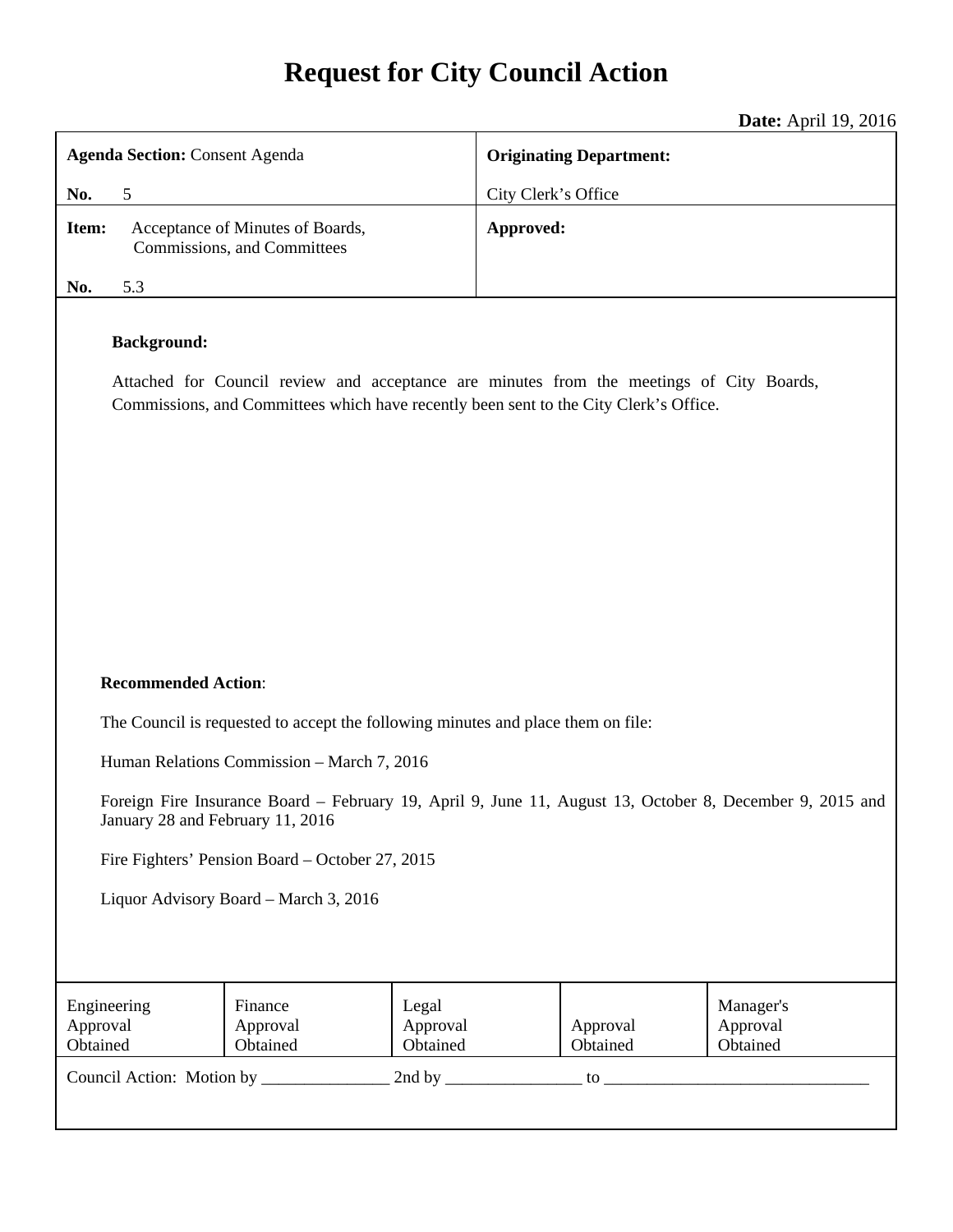

#### **Carbondale Human Relations Commission**

Minutes – March 7, 2016 Carbondale Civic Center ‐ 5:00pm

**Commissioners Present:** Joshua Kyle Brandon, Joseph Brown, Peg Falcone, Ted Gutierrez, Jerrold Hennrich, Faith Miller, Kareem Shariati, Dora Weaver

**Commissioners Excused:** Diane Daugherty

**Study Circle Staff:** Sarah Heyer

**Guest Present:** Cathy Field, Debbie Martin, Scott Martin, Elius Reed 

**Staff Present:** Commission Secretary Courtney Beverly, Administrative Services Director Deborah McCoy, Deputy Chief Stan Reno

#### **CALL TO ORDER**

The meeting was called to order at 5:03 p.m. by the Chair Hennrich.

#### **MINUTES**

Motion was made by Commissioner Brown and seconded by Commissioner Falcone to approve the minutes from the February 1, 2016 meeting. All Voted Aye. Motion carried.

#### **ANNOUNCEMENTS**

Commissioner Brandon commented on housing developments in Carbondale.

An email from Ms. Marleen Shepherd regarding the Sparrow Coalition was read into the record.

#### **ISSUES**

#### *Public Education/HRC Website*

No new information about the HRC Website at this time.

Commissioner Shariati mentioned that the "King Celebration" was well attended. The event provided information, including "Who to Call, "History of The Non‐Violence in Carbondale" and the HRC Brochure. Commissioner Shariati also suggested having a "Human Relations Committee" tent for future events that will hold information for the Commission.

Commissioner Gutierrez mentioned that local businesses (individuals) wanted biographies of City Council members posted on the City's website. Dr. McCoy commented that the suggestion be directed to the Mayor and City Council as it would be their decision and not that of the HRC.

#### *Public Forums/Events*

Commissioner Brandon reported that he had proposed forum options to the SIUC Undergraduate Student Government (USG). He stated that the forum for "Racial Taboo" would be held on April 6, 2016 at 6 p.m. in the SIUC Student Center. Commissioner Brandon also invited key SIUC campus leaders and the USG Treasurer to speak at the forum.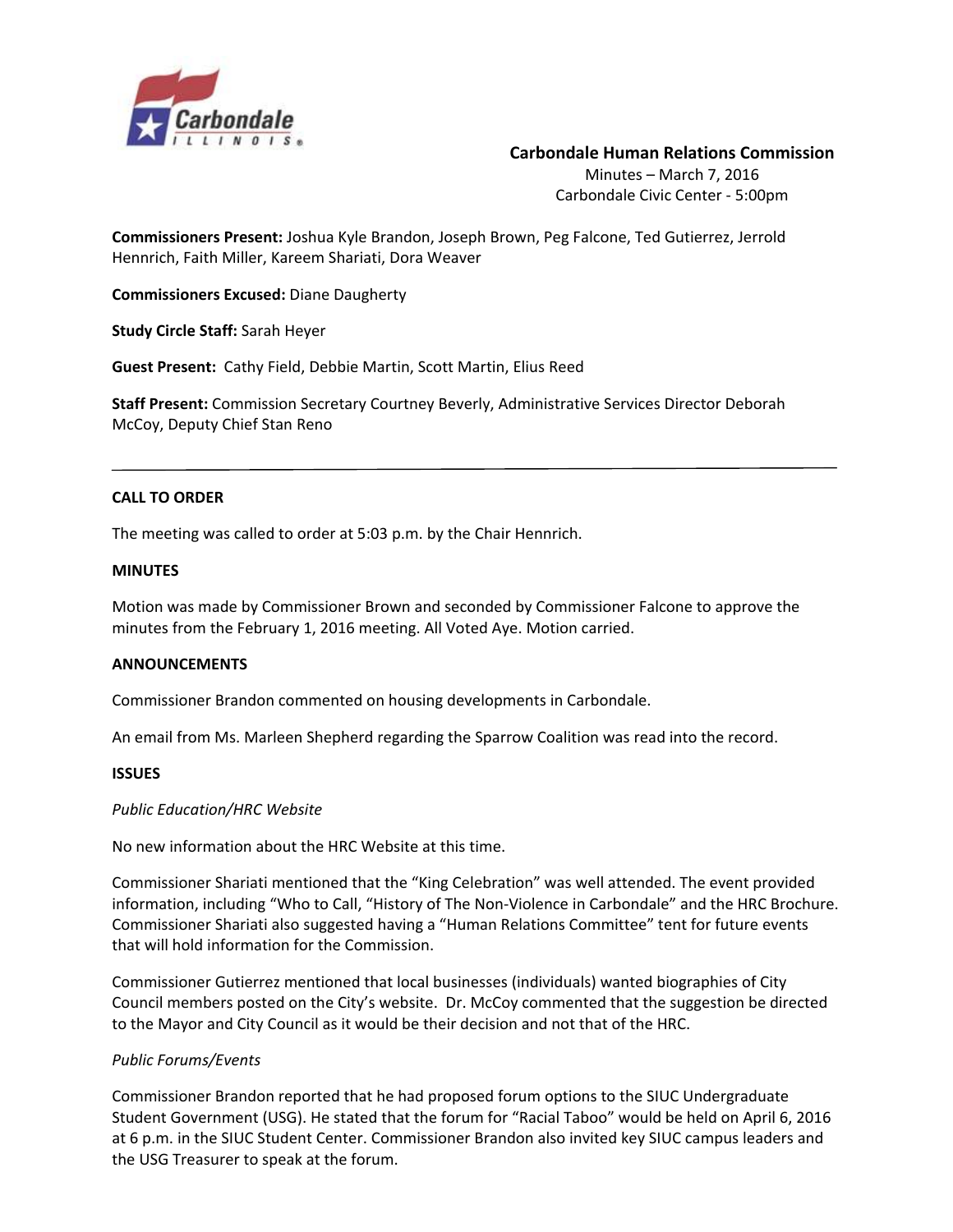HRC Meeting – 3/7/16 Page 2

Commissioner Brandon stated that he would work with USG to plan the campus forum with the format similar to the other HRC forums, but where participants would have 10‐20 minutes to ask questions after each speaker. A survey of students to gather information on important issues will be conducted on campus.

*Racial Taboo*

No Report

#### *Annual Report*

Motion was made by Commissioner Gutierrez and seconded by Commissioner Brandon to forward the Annual Report to the Mayor, City Council, and City Manager, with or without the data from the police department. All voted AYE. Motion carried.

Commissioner Hennrich asked Deputy Reno to follow‐up on the data and a letter sent to the department in December requesting information.

#### *Annual Retreat*

Commissioners discussed the Annual Retreat and decided it should be held in July consistent with the two previous retreats. Commissioner Miller suggested a planning calendar that would contain information on educational forums and other future events. Commissioners agreed that goal setting should take place at the Annual Retreat. Commissioners will further discuss the agenda for the Annual Retreat at the next HRC meeting.

#### **Public Comments**

Mr. Reed attended the Memorial March in Carbondale, Illinois while meeting Shelia Simons, State Representative Terri Bryant, Carbondale Police Chief Jeff Grubbs and Mayor Mike Henry and after the Memorial March there was an additional meeting being held at the SIUC Engineering building that Mr. Sam attended as well.

#### **PROCESS ASSESSMENTS**

#### *Neighborhood Action Group*

Coordinator Heyer reported on the homelessness and homeownership discussions held by the Neighborhood Alliance. She announced the Homebuyer Education workshop scheduled for March 31, 2016, at the Carbondale Public Library, 6 p.m. to 7:45 p.m. Child care services will be available during the event.

Coordinator Heyer reported that discussion at the Neighborhood Action Group meeting included artwork for the Arbor District by outreach to students, and distributing information throughout the community.

#### *Non‐Violent Carbondale Project*

Coordinator Heyer reported that the Non‐Violent Carbondale Project was hoping to be on the City Council agenda for "Charter for Compassion." Commissioners were reminded to visit the website (www.nonviolentcarbondale.org) to pledge and sign their support of the "Charter of Compassion".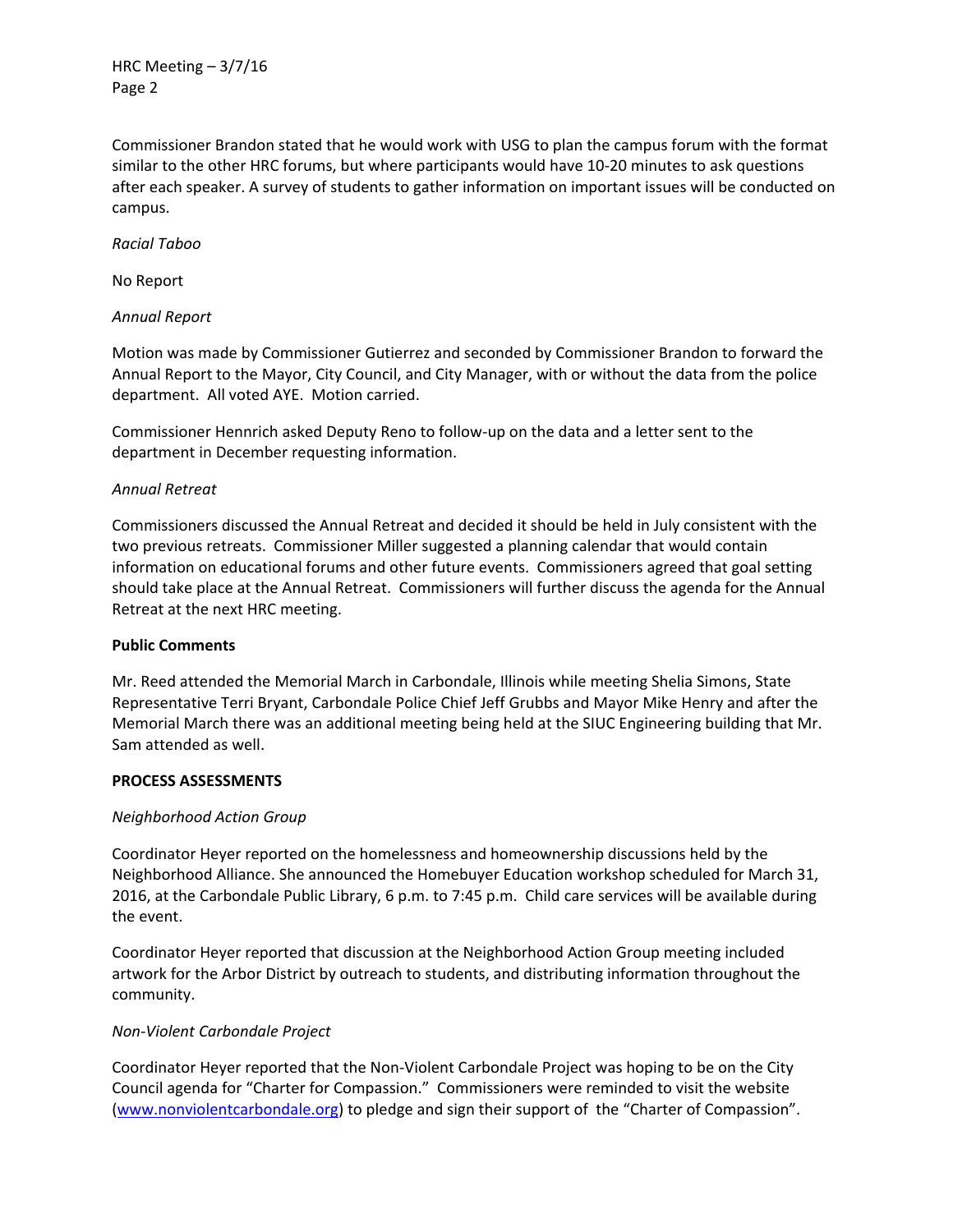#### *Racial Justice Coalition*

Ms. Field reported that the Racial Justice Coalition continues to meet monthly focusing on issues that include: 1) Carbondale Police to repair relationships with the African American community, 2) Concerns of the achievement gap between black and white students in Carbondale District#95.

#### *Sparrow Coalition Report*

An email from Ms. Shepherd was distributed to Commissioners. She provided an update on agencies/organizations that have received cuts in funding, including the Big Brother and Big Sister program. Commissioner Gutierrez commented that the SIUC Business Development Center was still open and seeking alternative funding. The Sparrow Coalition is coordinating four teams to focus on: 1) Communications and Advocacy, 2) Emergency Shelter, 3) Knowledge and Mobilization, 4) Long‐term Housing. Sam Cox and Jess Joe will coordinate the teams. The Sparrow Coalition's next meeting is April 5, 2016, 3:30 p.m. at First Christian Church.

#### *Law Enforcement*

Commissioner Gutierrez reported that he spoke with Chief Grubbs, regarding Commissioner McMillan and his work on the department's mission statement, and the statement was essentially finished. No further assistance from Commissioner Gutierrez is needed.

*Items for City Council*

2015 Annual Report

None

#### **ADJOURNMENT**

Next meeting ‐ April 4, 2016. There being no further business, Commissioner Hennrich moved, and Commissioner Gutierrez seconded, to adjourn. All voted AYE. Motion carried.

Meeting adjourned at 5:55 p.m*.*

Recorded by Courtney Beverly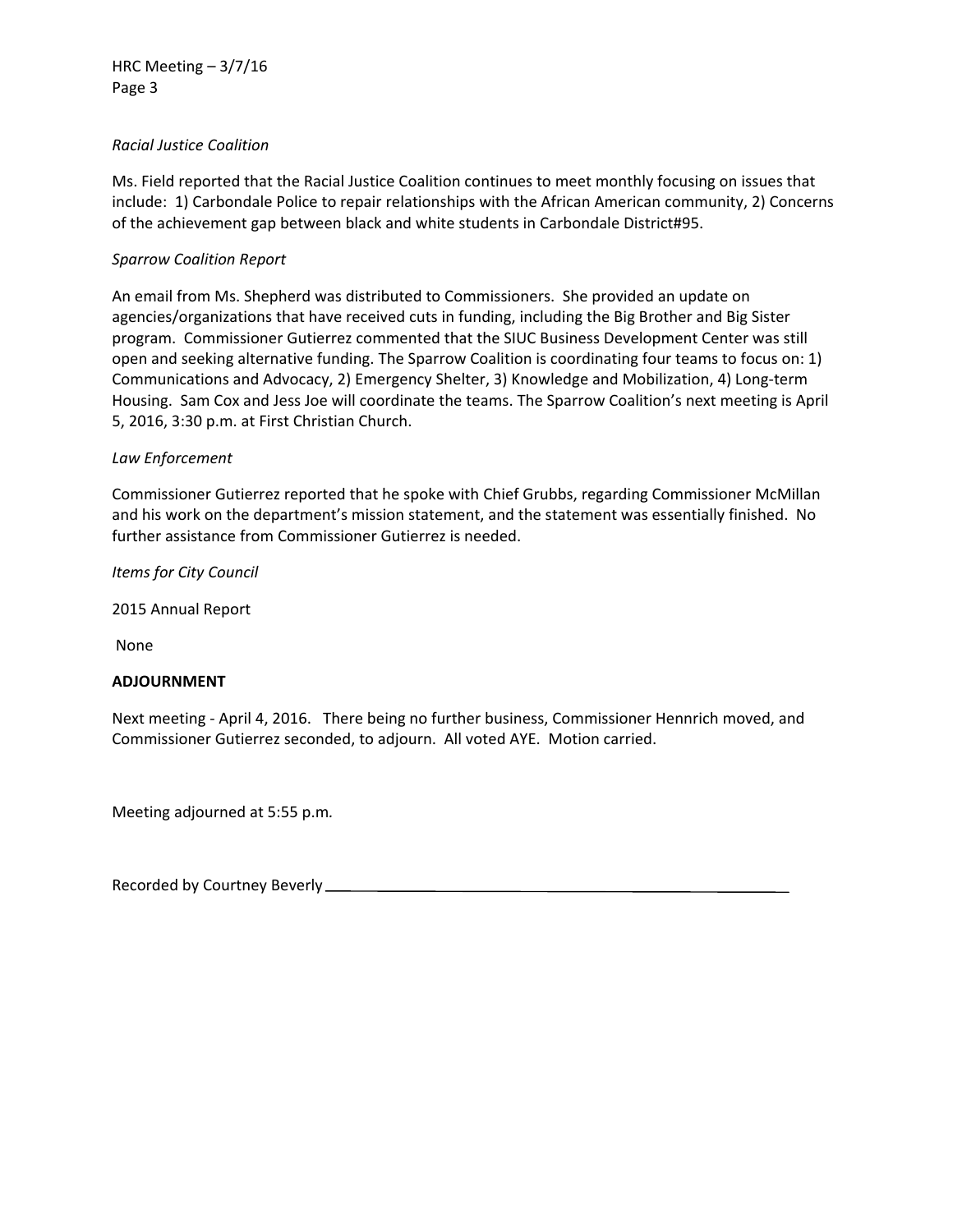# **MEETING MINUTES 5:00 PM, FEBRUARY 19, 2015 FIRE STATION #2, 401 N. GLENVIEW AVENUE**

**PRESENT:** CHIEF JOHN MICHALESKO, RON STOLZ, KEVIN MILLER, D.W. PRESLEY, WESLEY CLEMMONS, DYLAN FAIRFIELD, SEAN SHERWOOD. **ABSENT:** NONE. **GUESTS**: None.

# **CALL TO ORDER**

Meeting was called to order at 5:06 PM.

# **MINUTES OF PREVIOUS MEETING**

No corrections were needed for the previous meeting minutes on December 11, 2014 and the special meeting on January 29, 2015.

# **TREASURER'S REPORT**

THE CURRENT BALANCE WAS \$63,243.73 WITH A TOTAL AVAILABLE BALANCE OF \$55,112.73. OUTSTANDING EXPENDITURES TOTALED \$8,131.00 INCLUDING BODY SOLID GYM(\$3,149.00), KNOX KEY SECURE(\$4,206.00), CURL BAR(\$250.00), PUMP CAN AND BRACKET(\$526.00). MOTION WAS MADE BY PRESLEY TO ACCEPT THE TREASURER'S REPORT, SECOND BY STOLZ AND ALL IN FAVOR.

# **UNFINISHED BUSINESS**

The IT department gave a recommendation to boost the Wi-Fi at station 2. Stolz made a motion to purchase two Wi-Fi boosters (only one may be needed) for \$162.00, Presley seconds and all in favor. Discussion was made about the state statute and city ordinance as it pertains to the foreign fire board. It was decided to work on a summary to provide the city attorney with recommended changes to the city ordinance. After further research it was found that new lug bolts would be needed to get the proposed rims for Q-12. It was decided to see what the additional labor might be to see if additional funds would be needed.

# **NEW BUSINESS**

Presley made a motion to purchase a new camera for Car 2 for investigation purposes for \$199.00, Stolz seconds and all in favor. Miller made a motion to purchase six blankets for the sleeping quarters at station 2 for \$209.94, Presley seconds and all in favor. Miller made a motion to purchase two step stools for station 2 for \$59.94, Stolz seconds and all in favor. Motion was made by Sherwood for \$550.00 for Mediacom bills, Presley seconds. Michalesko opposes, all others in favor, motion carries. Fairfield made a motion to purchase Res-Q Jack accessories for \$1,610.00, Miler seconds and all in favor. Fairfield made a motion to purchase an impact driver and 35 piece set of bits for \$287.00, Michalesko seconds and all in favor. Presley made a motion to purchase ice rescue equipment for \$1,422.00, Fairfield seconds and all in favor. Motion was made by Stolz to purchase 23 packs of 36 count Charmin toilet paper, Fairfield seconds, after discussion it was decided to oppose the motion to amend what was proposed. Motion made by Stolz to purchase Charmin toilet paper for both stations for a total of \$391.00, Fairfield seconds. Michalesko opposes, motion carries. Stolz made a motion to purchase a shredder for both stations for \$190.00, Miller seconds and all in favor. Stolz made a motion to purchase a stereo for station 2 for \$499.00, Miller seconds and all in favor. A motion was made by Stolz to purchase a halligan for \$225.00 and a tool set for Rescue 1 for \$1,866.49, Fairfield seconds and all in favor. Motion was made by Miller to purchase 25 reflective jackets for fire department members at \$275 each totaling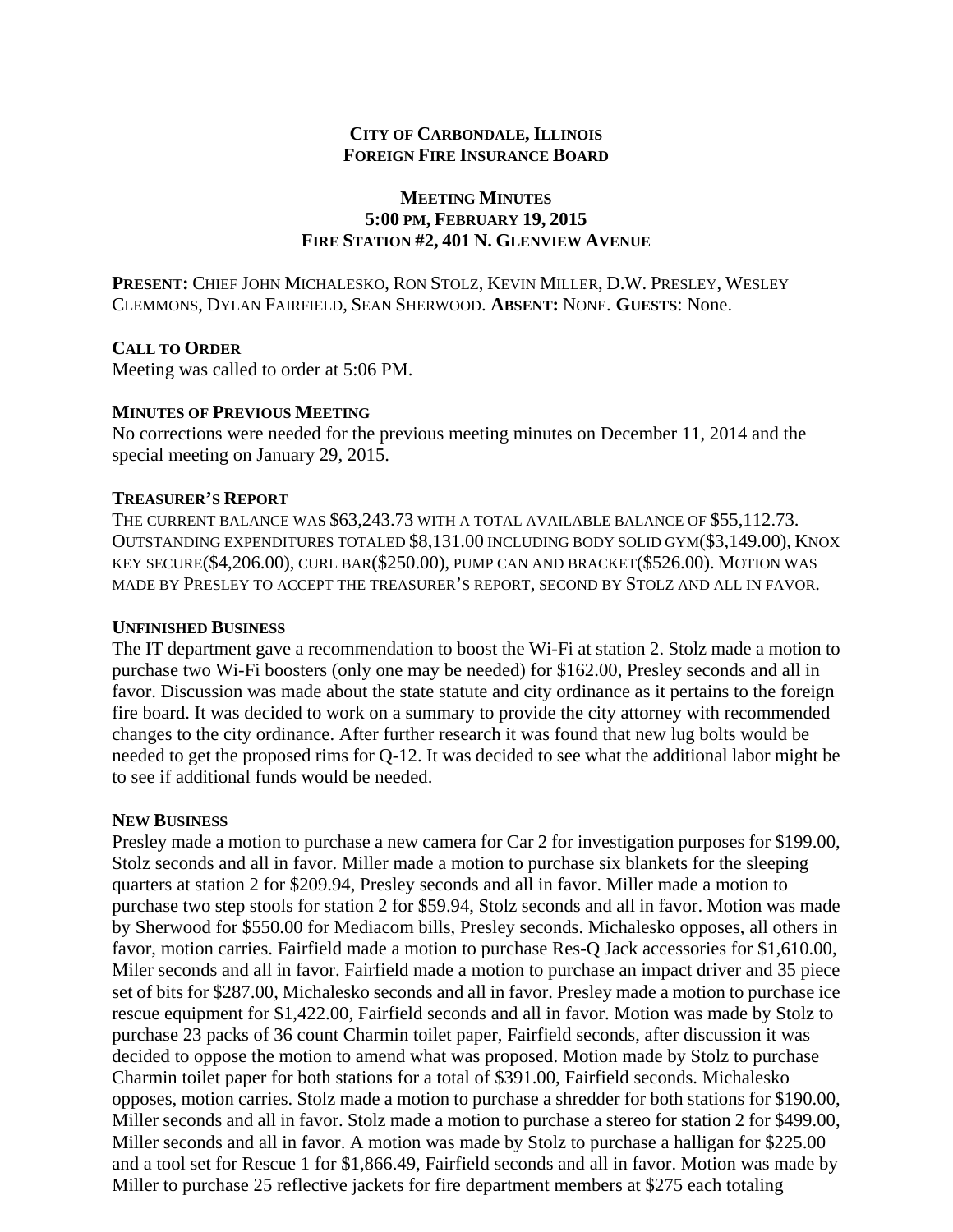\$6,875.00, Stolz seconds. Michalesko opposes, motion passes. Motion was made by Presley to purchase six sprinkler head stop tools for a total of \$326.70, Fairfield seconds and all in favor. Presley made a motion to purchase a calibration station for the four-gas monitors for \$1,342.00, Sherwood seconds and all in favor. A motion was made by Presley to purchase a public safety lockout kit for automobiles for \$122.95, Michalesko seconds. Stolz opposes and the motion carries. Stolz made a motion to purchase truck washing kit for \$390.90, Presley seconds and all in favor.

# **Guest Comments and Questions**

None.

# **ANNOUNCEMENTS AND ADJOURNMENT**

Discussion was given about Stolz's retirement and filling his position on the board. Elections for new members is scheduled for April 1<sup>st</sup>. The next meeting is to be scheduled for April 9, 2015. Presley made a motion to adjourn, Stolz seconds and all in favor at 6:32 PM.

Dylan Fairfield, Secretary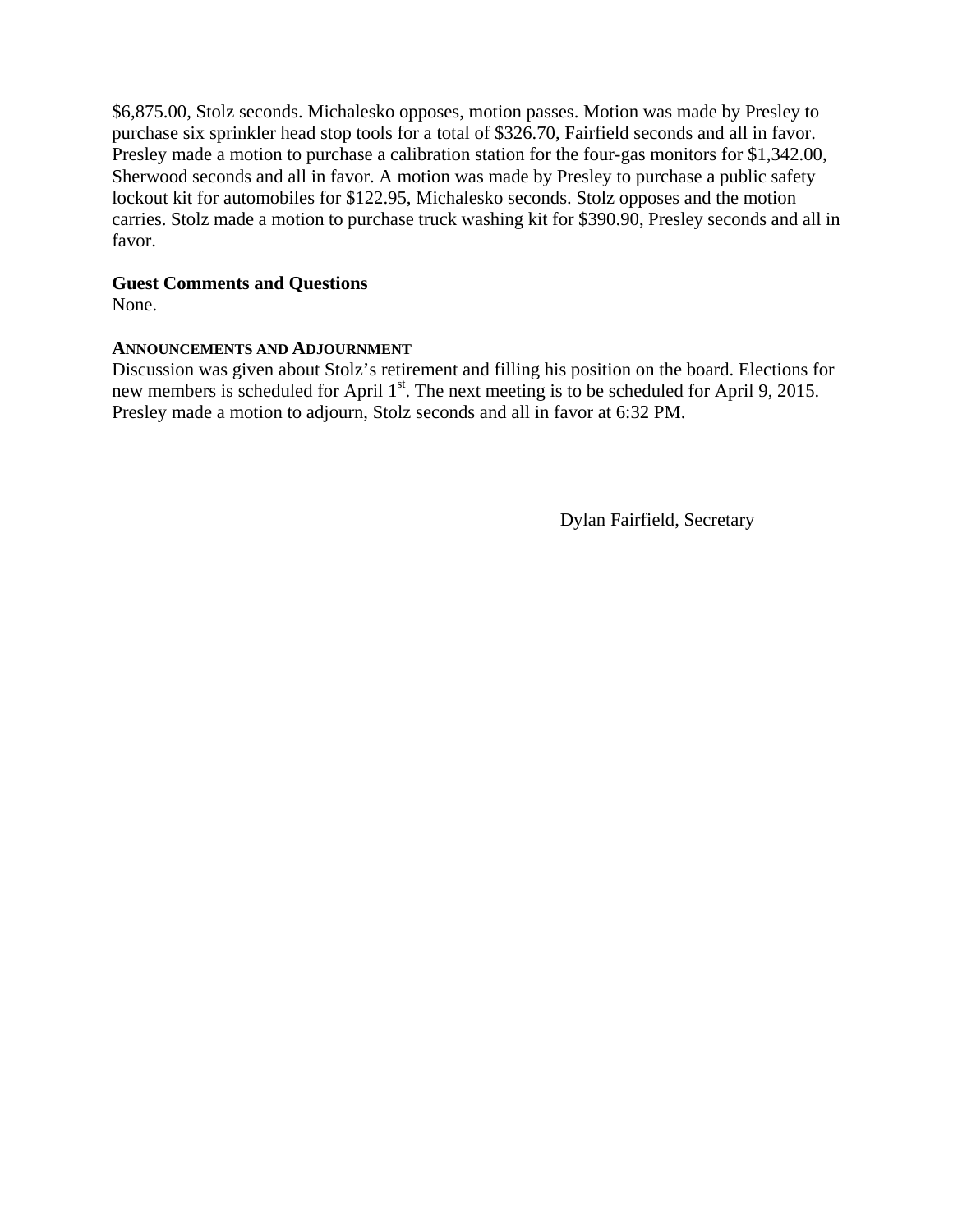# **MEETING MINUTES 5:00 PM, APRIL 9TH, 2015 FIRE STATION #2, 401 N. GLENVIEW**

**PRESENT:** CHIEF MICHALESKO, KEVIN MILLER, D.W. PRESLEY, WESLEY CLEMMONS, DYLAN FAIRFIELD, SEAN SHERWOOD. **ABSENT:** RON STOLZ(RETIRED) **GUESTS**: None.

# **CALL TO ORDER**

Metting was called to order at 5:08 PM.

# **MINUTES OF PREVIOUS MEETING**

Minutes were unavailable for the meeting on February  $19<sup>th</sup>$ , Sherwood motions to skip the minutes, second by Miller and all in favor.

# **TREASURER'S REPORT**

THE CURRENT BALANCE WAS \$51,527.22 WITH OUTSTANDING EXPENDITURES INCLUDING A BODY SOLID GYM (\$3,149.00), A CURL BAR (\$250.00), AND REFLECTIVE JACKETS (\$6,875.00). CURRENT BALANCE WAS \$41,253.22. MICHALESKO MADE A MOTION TO ACCEPT THE TREASURERS REPORT, MILLER SECONDS AND ALL IN FAVOR.

# **UNFINISHED BUSINESS**

Discussion was given about the gym equipment to be purchased and the ADA process. Also presented were the remaining toiletry funds.

# **NEW BUSINESS**

Miller made a motion to purchase two wall mounted shelves for a total of \$77.90, Michalesko seconds and all in favor. Presley made a motion to purchase an impact wrench, sockets, and an angle grinder for \$367.97, Sherwood seconds and all in favor. Motion was made to purchase four stiff brushes for \$31.92 by Presley, Miller seconds and all in favor. Presley made a motion to purchase forcible entry tools including three JV tools and three Zour tools for up to \$200.00, Fairfield seconds and all in favor. Presley made a motion for the spending of \$550.00 for Mediacom bills and Sherwood seconds. Chief opposes all others in favor, motion carries. Election results were given, Courtney Jossendal and Matt Wozniak will take the place of Ron Stolz and Dylan Fairfield starting in June. Ballots were to be destroyed.

# **Guest Comments and Questions**

None.

# **ANNOUNCEMENTS AND ADJOURNMENT**

Next meeting was to be scheduled for June  $11<sup>th</sup>$ . Presley made a motion to adjourn, Clemmons seconds and all in favor at 5:35 PM.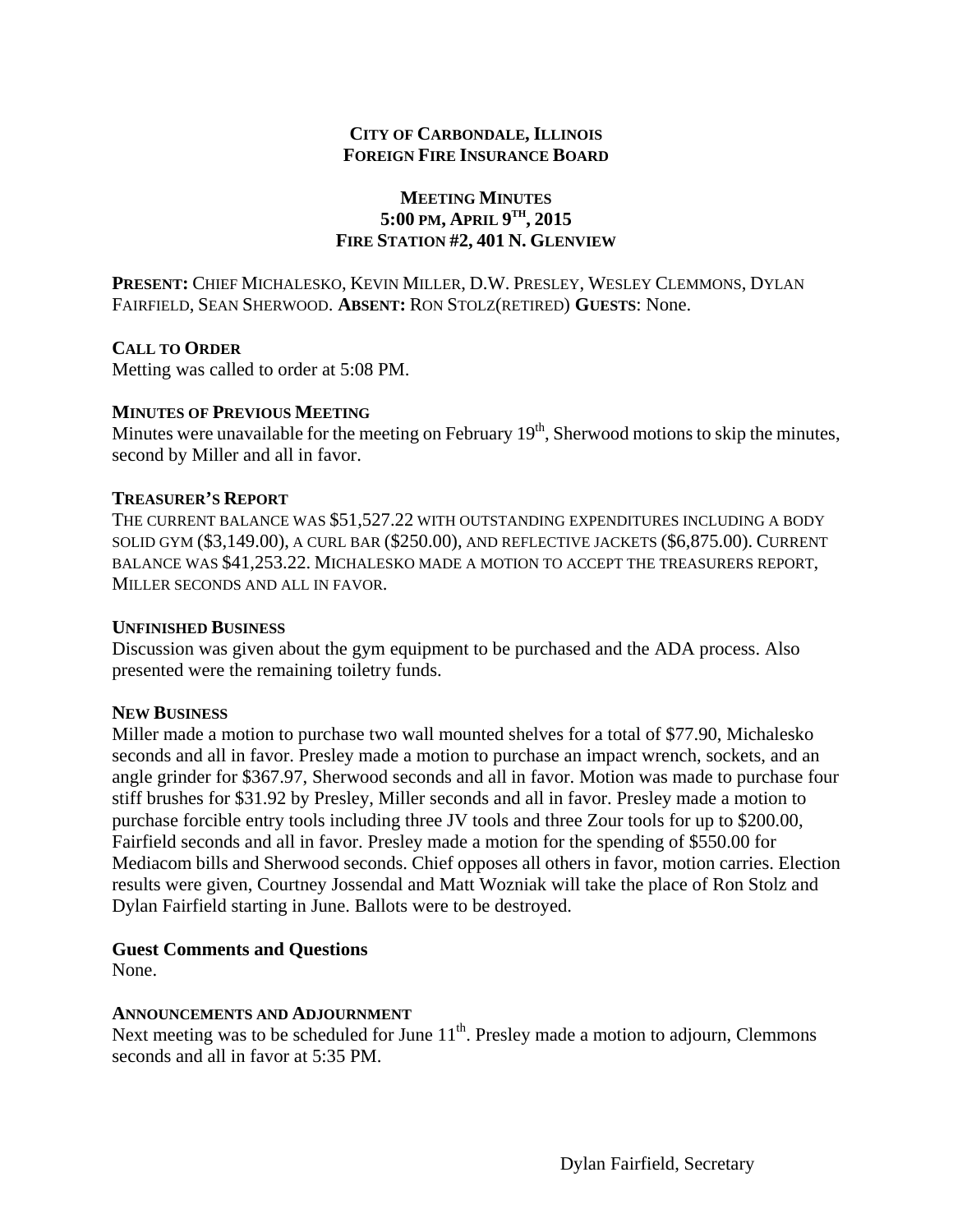# **MEETING MINUTES 5:00 PM, JUNE 11TH, 2015 FIRE STATION #2, 401 N. GLENVIEW**

**PRESENT:**CHIEF JOHN MICHALESKO, MATT WOZNIAK, KEVIN MILLER, SEAN SHERWOOD, COURTNEY JOSSENDAL, DYLAN FAIRFIELD, D.W. PRESLEY. **ABSENT:** N/A **GUESTS**: N/A

### **CALL TO ORDER:**

Meeting was called to order at 5:10 PM

#### **MINUTES OF PREVIOUS MEETING**

#### **TREASURER'S REPORT**

THE CURRENT BALANCE WAS \$41,120.74 WITH OUTSTANDING EXPENDITURES TOTALING \$3674.90, LEAVING AN AVAILABLE BALANCE OF \$37,701.55.

#### **UNFINISHED BUSINESS**

Motion made by Jossendal to approve additional \$20 for shelf mounts, second by Chief Michalesko. Motion carries. Motion made by Wozniak to approve additional \$20 on shipping costs for JV and ZOUR Tools, second by Chief Michalesko. Motion carries.

### **NEW BUSINESS**

New board members elected by members of fire department include, Matt Wozniak and Courtney Jossendal. Members elected replace Ron Stolz and Dylan Fairfield. Election of Foreign Fire Board Officers. Sean Sherwood elected Treasurer by acclamation. Wes Clemmons elected President by acclamation. Matt Wozniak elected Secretary by acclamation. Sherwood states \$241.43 available in the toilet paper fund. Motion made by Jossendal to approve additional \$550.00 for MediaCom cable/internet bills, second by Miller. Chief Michalesko opposes. Motion carries. Motion made by Sherwood to spend up to and no more than \$4000.00 on a forcible entry door prop made by Jerry Odum of Marion, second by Chief Michalesko. Motion carries. Discussion was brought up of a possible trailer being bought with RTC fund so the prop could be mounted to a trailer and be mobile. Sherwood made motion to by 12 ink toners for the station printers, 4 of each color, at \$59 a piece for a total of \$708.00. Chief seconds. Motion carries. Miller made motion to buy two Bostitch Punch Sets from Lowes for a total of \$59.96. Jossendal seconds. Motion carries. Motion made by Miller to purchase 2 Dead Blow Hammers at \$20.00 a piece, for a total of \$40.00. Second by Wozniak. Motion carries. Motion made by Miller to purchase a Milwaukee Deep Cut Band Saw and replacement blades for\$350.00. Second by Chief Michalesko. Motion Carries. Motion made by Sherwood to replace the windows at Station 1, totaling \$9989.00. Second by Chief Michalesko. Motion carries. Motion made by Miller to purchase a STIHL MS391 Chainsaw for \$570.00, second by Jossendal. Motion carries. Motion made by Chief Michalesko to purchase to hat washing aids for \$22.02. Miller seconds. Motion carries. Discussion was made to add into the Foreign Fire Bylaws, or create a policy, that a Foreign Fire board member is the only person allowed to physically purchase an item voted on at a previous meeting. Sherwood made motion to introduce a policy to new bylaws that only board members make purchase on individuals shift or bring purchase orders directly to treasurer, effective immediately. Wozniak seconds. Motion carries. Presley made a motion to change the time of the Foreign Fire Insurance Board meetings from 5PM to 9AM, on the Second Thursday of every second month. Chief Michalesko Seconds. Motion carries. Discussion was brought up to further research a way of covering the back patio of Station 2, whether it be a patio set or awning.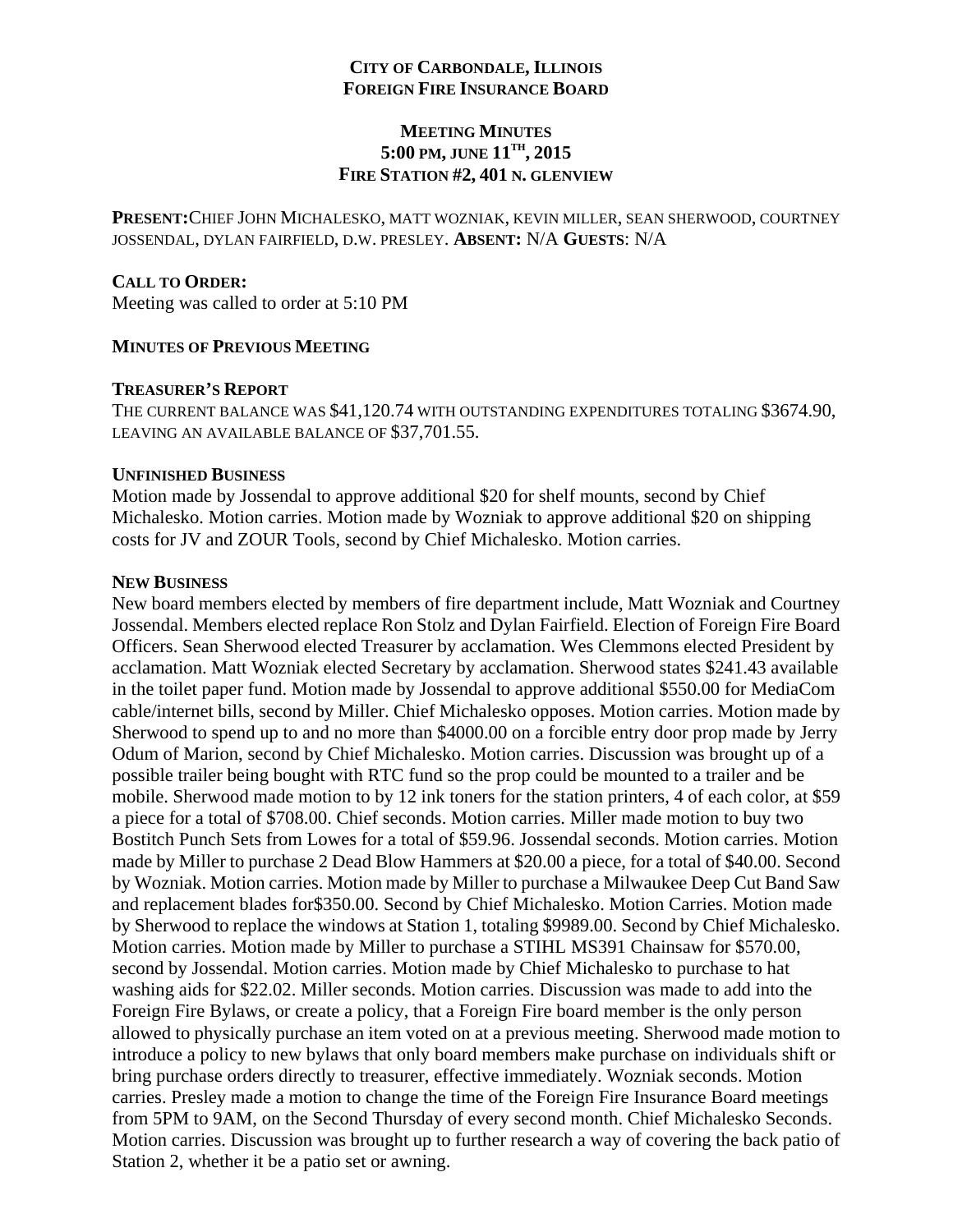**Guest Comments and Questions** 

**ANNOUNCEMENTS AND ADJOURNMENT** 

Matt Wozniak, Secretary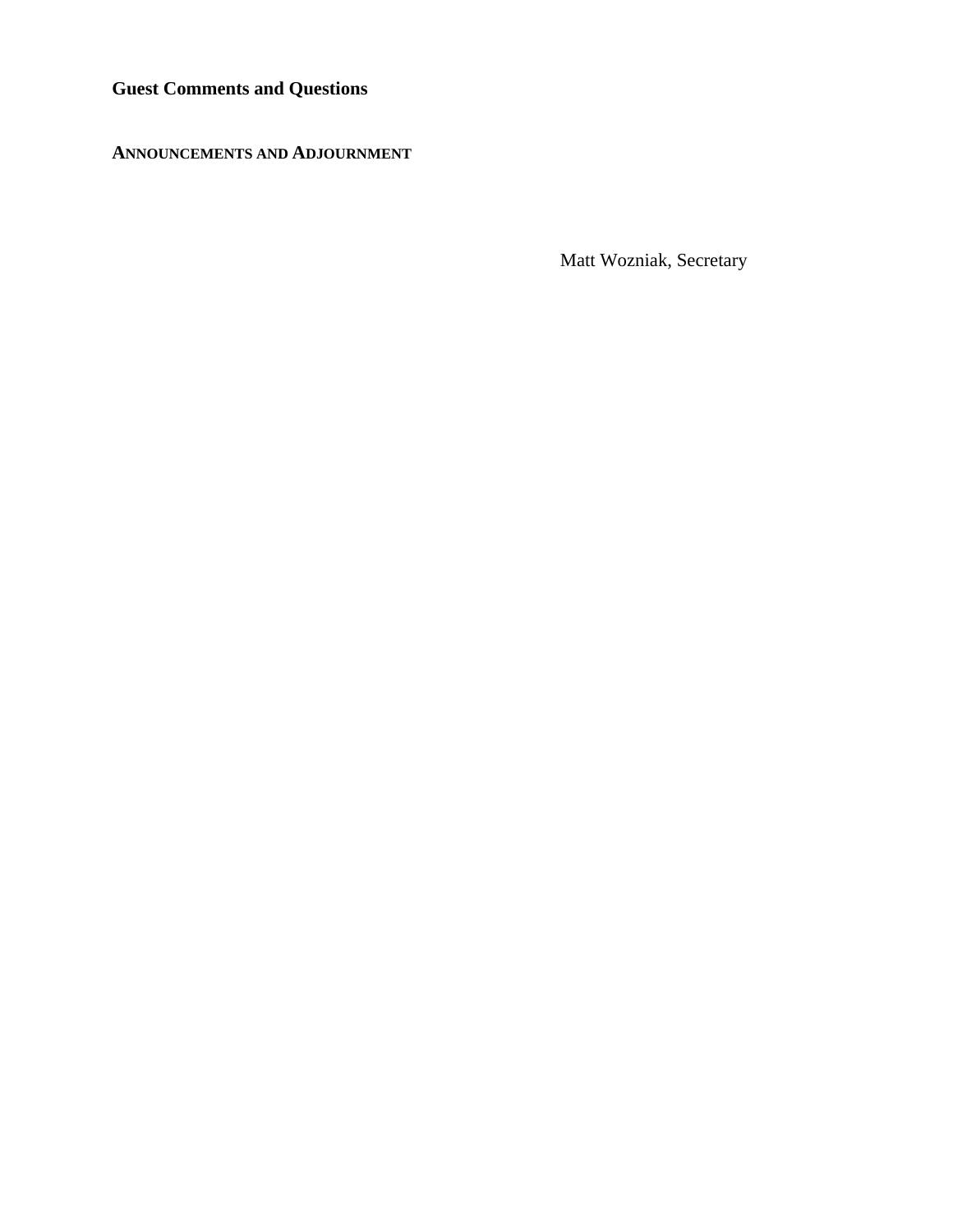# **MEETING MINUTES 5:00 PM, AUGUST 13, 2015 FIRE STATION #2, 401 N. GLENVIEW**

**PRESENT:** D.W. PRESLEY, K. MILLER, S. SHERWOOD, C. JOSSENDAL, M. WOZNIAK, CHIEF MICHALESKO (PRESENT AT 5:13PM). **ABSENT:** W. CLEMMONS. **GUESTS**: N/A

**CALL TO ORDER:**  MEETING CALLED TO ORDER AT 5:01 PM

**MINUTES OF PREVIOUS MEETING:**

#### **TREASURER'S REPORT:**

THE CURRENT BALANCE WAS \$39304.74 WITH OUTSTANDING EXPENDITURES TOTALING 17,412.00, LEAVING AN AVAILABLE BALANCE OF 21892.74.

**UNFINISHED BUSINESS:** REPLACEMENT WINDOWS FOR STATION 1. PURCHASE OF DINING TABLES, FOR BOTH STATIONS, FOR A TOTAL OF \$5940.00 WAS TABLED FOR FURTHER DISCUSSION.

**NEW BUSINESS:** OLD NATIONAL BANK WAS BOUGHT OUT. NEW CARDS TO BE ACTIVATED ON 8/14/2015. CHECKS ARE ON THE WAY; HOWEVER, OLD CHECKS CAN BE USED UNTIL NOVEMBER 2015. D.W PRESLEY REPLACES FAIRFIELD ON BANK ACCOUNT. WOZNIAK MAKES MOTION TO PURCHASE CHECKS FOR NEW BANK DUE TO BUYOUT, JOSSENDAL SECONDS. MOTION CARRIES. SHERWOOD MAKES MOTION TO APPROVE SIGNATURE CHANGES ON BANK ACCOUNT FROM SHERWOOD AND FAIRFIELD TO SHERWOOD AND PRESLEY, MICHALESKO SECONDS. MOTION CARRIES. SHERWOOD MOTIONS TO APPROVE PURCHASE OF 2 WEIGHT VESTS FOR \$340.00, MILLER SECONDS. MOTION CARRIES. MILLER MOTIONS TO PURCHASE TABLES FOR BOTH STATIONS, FOR A TOTAL OF \$5940.00, OPPOSED. MOTION TABLED. SHERWOOD MOTIONS TO PURCHASE STIHL HEDGE TRIMMER FOR A TOTAL OF \$299.99, JOSSENDAL SECONDS. MOTION CARRIES. SHERWOOD MOTIONS TO PURCHASE GLASSMASTER REPLACEMENT BLADES FOR A TOTAL OF \$60.00, JOSSENDAL SECONDS. MOTION CARRIES. SHERWOOD MOTIONS TO PURCHASE 100 SAWZAW REPLACEMENT BLADES FROM FASTENAL FOR A TOTAL OF \$194.76, WOZNIAK SECONDS. MOTION CARRIES. PRESLEY MOTIONS TO PURCHASE PREMIX FUEL CAN HOLDERS, UP TO \$500.00. RESEARCH IS TO BE MADE ON EXACTLY HOW MANY HOLDERS FOR WHAT APPARATUS WILL BE PURCHASED. SHERWOOD SECONDS. MOTION CARRIES. PRESLEY MOTIONS FOR \$550.00 TO BE PLACED INTO THE MEDIACOM ACCOUNT AS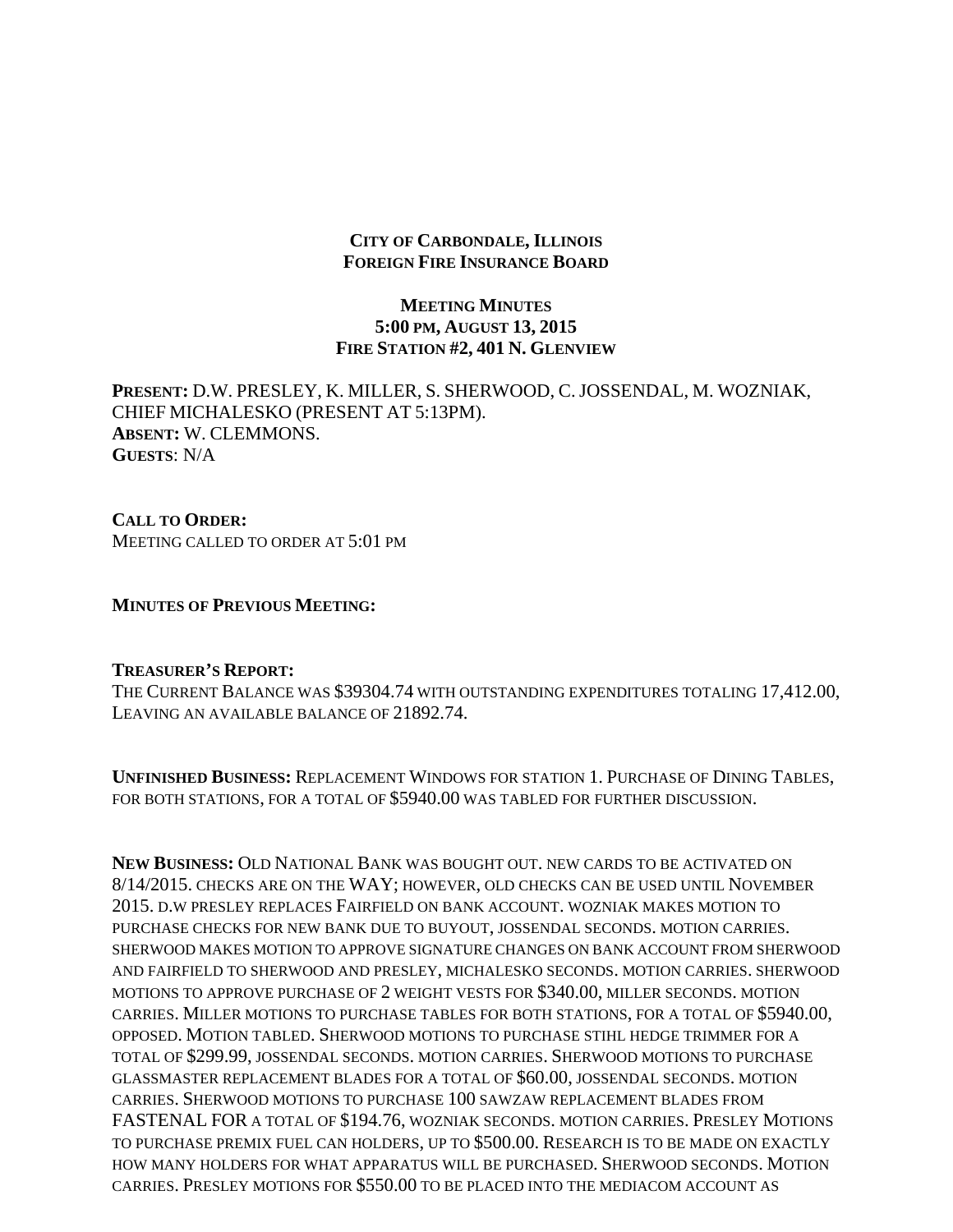ADDITIONAL FUNDS, JOSSENDAL SECONDS. MOTION CARRIES. MICHALESKO MAKES MOTION TO PURCHASE LAMP FOR STATION 1 UP TO \$55 FROM LOWES, MILLER SECONDS. MOTION CARRIES. MILLER MAKES MOTION TO PURCHASE 4 POT HOLDERS AND 4 OVEN MITTS FOR \$80.00 FROM BED BATH AND BEYOND, MICHALESKO SECONDS. MOTION CARRIES. PRESLEY MOTIONS TO PURCHASE 4' STEPLADDER FOR STATION 1, SPENDING UP TO \$90.00, WOZNIAK SECONDS. MOTION CARRIES. PRESLEY MOTIONS TO PURCHASE 48" SHOP FAN FOR \$510.00 FROM NORTHERN TOOL, WOZNIAK SECONDS. MOTION CARRIES. PRESLEY MOTIONS TO SPEND UP TO \$350.00 FOR DINNERWARE AND BAKING WARE, MILLER SECONDS. MOTION CARRIES.

# **Guest Comments and Questions**

**ANNOUNCEMENTS AND ADJOURNMENT**  Next meeting to be held October  $8<sup>th</sup>$ , 2015 at 9:00 AM. Meeting adjourned at 5:50.

Matt Wozniak, Secretary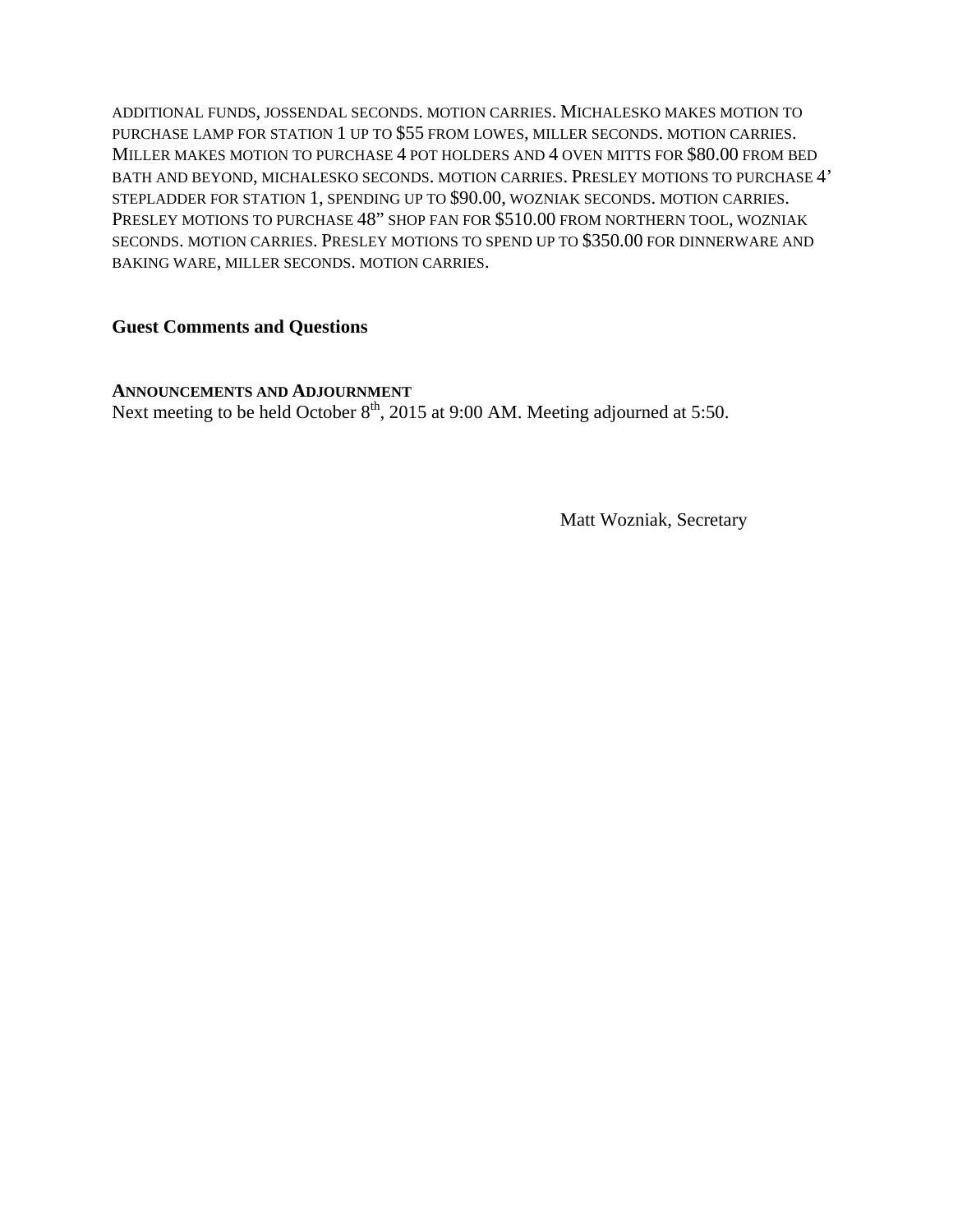# **MEETING MINUTES 9:00 AM, OCTOBER 8, 2015 FIRE STATION #2, 401 N. GLENVIEW**

**PRESENT:** D.W Presley, K. Miller, S. Sherwood, C. Jossendal, M. Wozniak **ABSENT:** Clemmons, Fire Chief **GUESTS**: Brad Lam, Carl Sisk, Mike Hertz

**CALL TO ORDER:** MEETING CALLED TO ORDER AT 09:06.

**MINUTES OF PREVIOUS MEETING:**

**TREASURER'S REPORT:** THE CURRENT BALANCE WAS \$30,523.50 WITH OUTSTANDING EXPENDITURES OF \$11,058.79, LEAVING AVAILABLE BALANCE OF \$19,464.71.

**UNFINISHED BUSINESS:** DINING TABLES. PRESLEY MOTIONS TO APPROVE \$5,940.00 TO PURCHASE 2 TABLES FROM JUSTIN UAWCIL WOODWORKING AND AN ADDITIONAL, UP TO, \$1,500.00 FOR CHAIRS. WOZNIAK SECONDS. CARRIES 5-0.

**NEW BUSINESS:** ANY PURCHASES REQUIRING STRUCTURAL CHANGES TO STATIONS, I.E WINDOWS, HAS TO BE FURTHER APPROVED BY CITY DEPTS, I.E MAINT., BEFORE PURCHASE PLAN CAN BE PLACED INTO ACTION. K. MILLER MOTIONS PURCHASE OF CARPET SQUARES AT \$2,506.00 FOR STA. 1 BEDROOM. SHERWOOD SECONDS. MOTION CARRIES 5-0. WOZNIAK MOTIONS TO APPROVE \$1000.00 FOR 5 APPOINTMENTS OF COMPLETE LAWN CARE FOR STA. 2. JOSSENDAL SECONDS. MOTION CARRIES 5-0. PRESLEY MOTIONS \$550.00 FOR MEDIACOM ACCOUNT. SHERWOOD SECONDS. MOTION CARRIES 5-0.JOSSENDAL MOTIONS \$300.00 FOR TOILET PAPER. MILLER SECONDS. MOTION CARRIES 5-0. WOZNIAK MOTIONS \$250.00 FOR 52 WEEKS OF THE SOUTHERN ILLINOISAN NEWS PAPER SUBSCRIPTION FOR BOTH STATIONS. PRESLEY SECONDS. MOTION CARRIES 5-0. PRESLEY MOTIONS \$1115.00 FOR FIRE PREVENTION MATERIALS. JOSSENDAL SECONDS. MOTION CARRIES 5-0. WOZNIAK MOTIONS PURCHASE OF 29 PAIRS OF SAFETY/SUN GLASSES FOR \$2029.71. IMOTION TABLED FOR FURTHER IDEAS. PRESLEY MOTIONS TO APPROVE \$275.00 FOR STA. 1 ROUTER AND MODEM. K. MILLER SECONDS. CARRIES 5-0. PRESLEY MOTIONS TO APPROVE \$20.00 ADDITIONAL FOR PREVIOUS GLASSMASTER BLADE PURCHASES. JOSSENDAL SECONDS. MOTION CARRIES 5-0.

# **Guest Comments and Questions:**

**ANNOUNCEMENTS AND ADJOURNMENT:**  NEXT MEETING TO BE HELD 12-10-2015 AT 0900. MEETING ADJOURNED AT 10:27.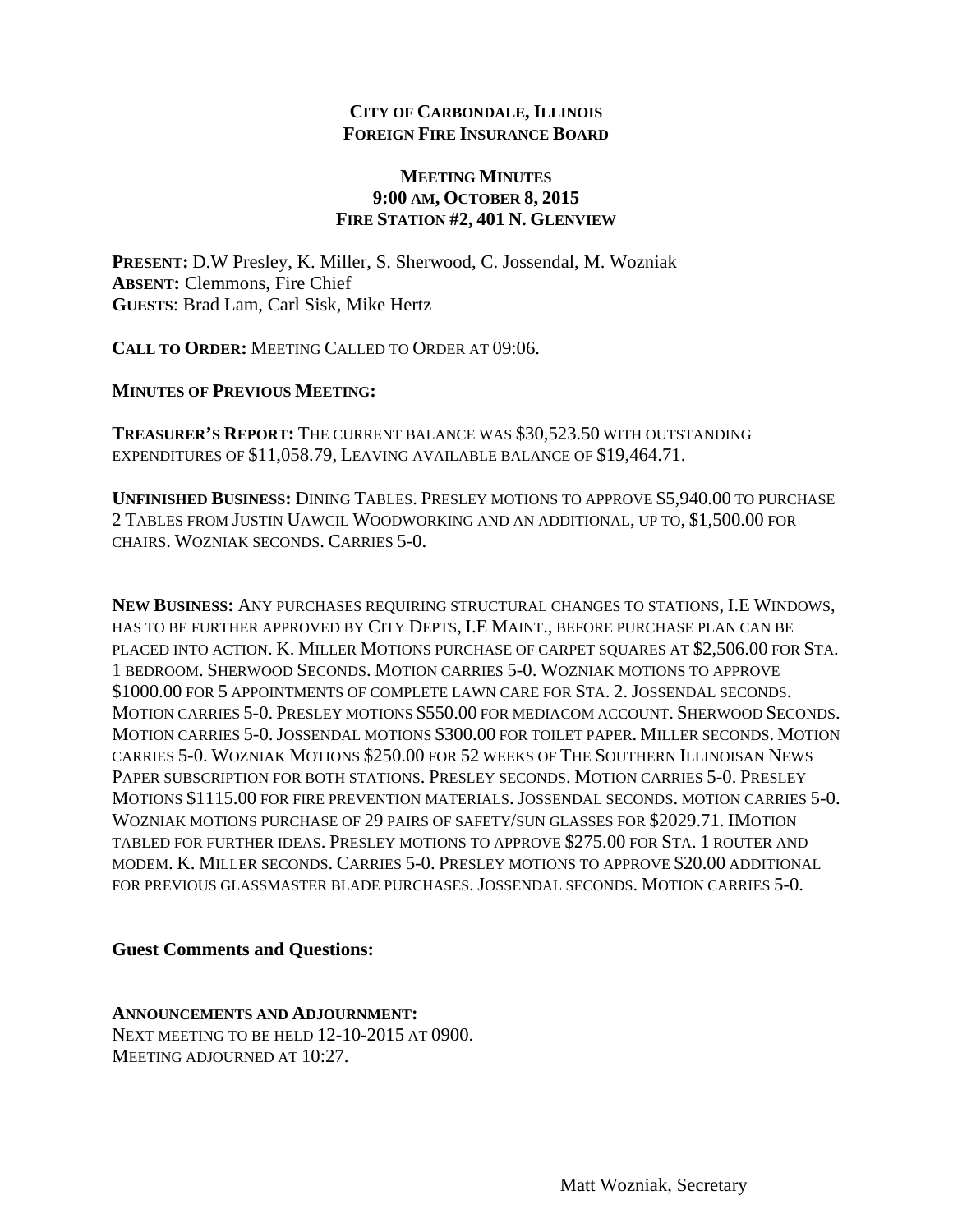# **MEETING MINUTES 5:00 PM, DECEMBER 9TH, 2015 FIRE STATION #2, 401 N. GLENVIEW**

**PRESENT:** D.W. PRESLEY, K. MILLER, CHIEF LOMAX, SHERWOOD, WOZNIAK. **ABSENT:** Jossendal, Clemmons **GUESTS**: Brad Lam

**CALL TO ORDER:** Called to order at 5:03 PM

**MINUTES OF PREVIOUS MEETING:** MOTION BY CHIEF LOMAX TO APPROVE PREVIOUS MINUTES, SECOND BY SHERWOOD. 5-0

**TREASURER'S REPORT:** CURRENT BALANCE \$63,255.55, OUTSTANDING EXPENDITURES TOTAL \$15,289.03, CURRENT AVAILABLE BALANCE \$47,966.52. LOMAX MAKES MOTION TO APPROVE TREASURERS REPORT, WOZNIAK SECOND. 5-0

**UNFINISHED BUSINESS:** DINING TABLE CHAIRS. PREMIXED FUEL CAN HOLDERS NOT ABLE TO BE PURCHASED. LOOKING TO FIND A VENDOR.

**NEW BUSINESS:** LOMAX MOTION TO APPROVE NEW MEETING SCHEDULE FOR YEAR 2016, SHERWOOD SECONDS. 5-0. CHIEF LOMAX ON FOREIGN FIRE BOARD PER STATE STATUTE. CHIEF LOMAX MOTION TO HAVE PROPOSED BYLAWS BY FEBRUARY 2016 MEETING, WOZNIAK SECOND. 5-0. CURRENT BYLAWS STATE BOARD MEMBERS WILL APPOINT A BOARD MEMBER FOR CLEMMONS VACANCY. LOMAX MOTIONS PURCHASE UP TO \$120 ON FOREIGN FIRE INSURANCE BOARD ORGANIZATION SUPPLIES. WOZNIAK SECONDS. 5-0. LOMAX MOTIONS TO SPEND UP TO \$440 ON RUBBER FLOOR FOR STATION 1 WORKOUT ROOM. SHERWOOD SECONDS. 5-0. PRESLEY MOTIONS TO SPEND \$225 ON MOUNTING EQUIPMENT FOR 42-4. LOMAX SECONDS. 5-0. LOMAX MOTIONS TO SPEND \$307.04 ON SNOW PLOW DOLLY FROM CARBONDALE TOWNSHIP. MILLER SECONDS. 5-0. LOMAX MOTIONS TO SPEND \$1,537.90 FOR MAHOGANY WALL DECORATIONS. MILLER SECONDS. 5-0. LOMAX MOTIONS TO SPEND \$1000.00 FOR MEDIACOM ACCT. WOZNIAK SECONDS. 5-0. WOZNIAK MOTIONS \$230.36 FOR STATION 2 SOUTHERN ILLINOISAN SUBSCRIPTION. MILLER SECOND. 5-0. LOMAX MOTION \$1000.00 FOR STATION ICE MAKER SERVICE. MILLER SECONDS. 5-0. WOZNIAK MOTION \$503.92 FOR INK TONER. SHERWOOD SECONDS. 5-0. LOMAX MOTION \$1100.00 FOR PICTURE PRINTS/FRAMES. PRESLEY SECONDS. 5-0. LOMAX MOTIONS TO PURCHASE DIAMOND T ANTIQUE FIRE ENGINE FROM T. WENZEL FOR \$20,000.00. SHERWOOD SECONDS. 5-0. WOZNIAK MOTIONS \$1000.00 TO PURCHASE RESCUE TOOLS. SHERWOOD SECONDS. 5-0. WOZNIAK MOTION \$205.11 TO PURCHASE 3 DRAWERS FOR STATION 2. PRESLEY SECONDS. 5-0. MILLER MAKES MOTION TO SPEND \$1800.00 TO PURCHASE STATION 1 BLINDS FROM LOWES. PRESLEY SECONDS. 5-0.

# **Guest Comments and Questions**

# **ANNOUNCEMENTS AND ADJOURNMENT**

NEXT MEETING FEBRUARY  $11^{TH}$ , 2016. 9:00. MEETING ADJOURNED 6:17 PM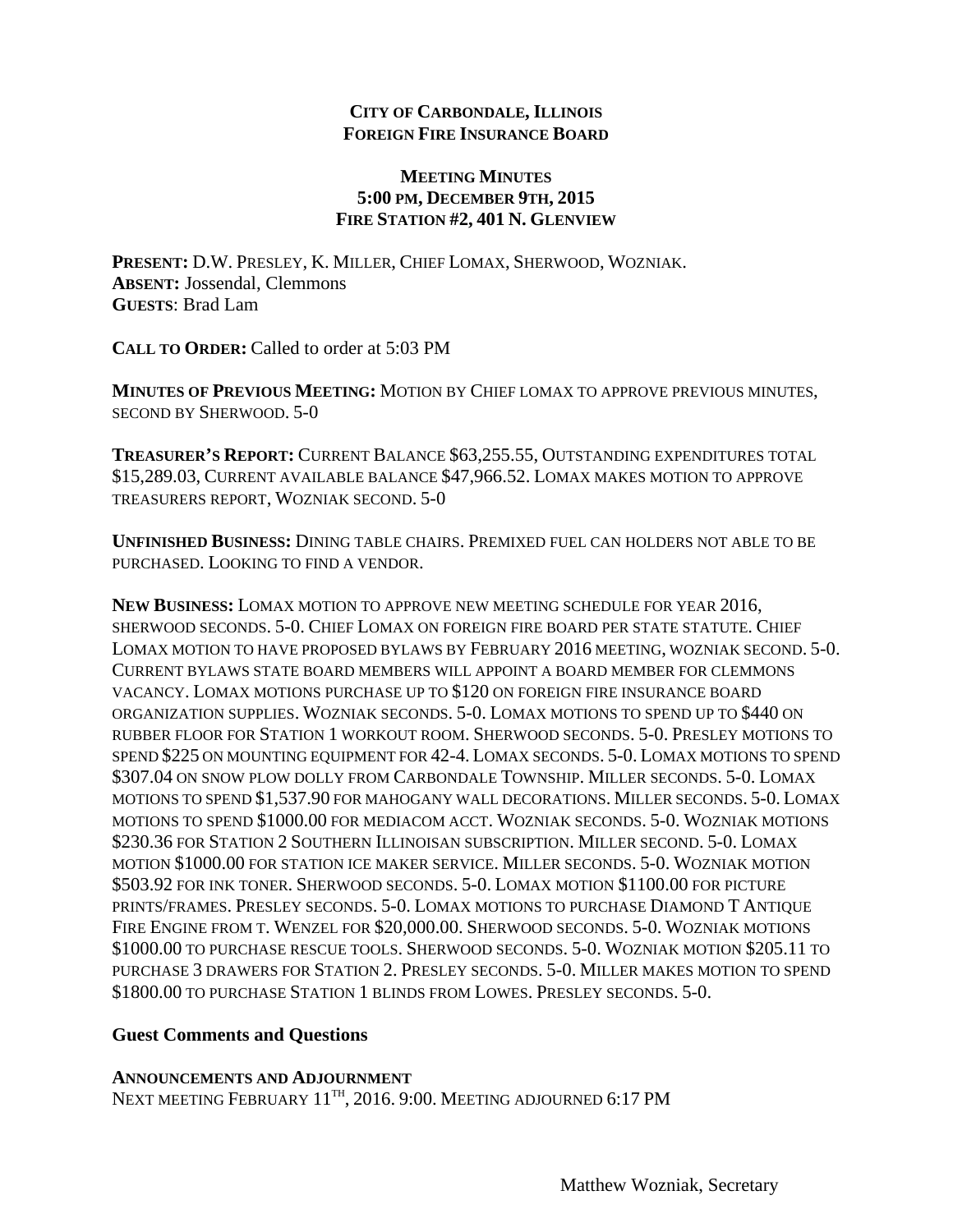# **MEETING MINUTES SPECIAL MEETING JANUARY 28, 2016. 9:00 AM FIRE STATION #2, 401 N. GLENVIEW**

**PRESENT:** CHIEF LOMAX, D.W PRESLEY, MATTHEW WOZNIAK, KEVIN MILLER, COURTNEY JOSSENDAL, SEAN SHERWOOD. **ABSENT: GUESTS**: Rob Miller and Murdale TrueValue owner Sheffer

**CALL TO ORDER:** CALLED TO ORDER 9:00

**MINUTES OF PREVIOUS MEETING:**

**TREASURER'S REPORT:** UNAVAILABLE

**UNFINISHED BUSINESS:** RETURNED 5 KNOX KEY LOCK BOXES FOR A RETURN CREDIT OF \$2505.00.

**NEW BUSINESS:** MOTION TO MODIFY AGENDA AND ADD IN TO BUISNESS LINE "APPOINTMENT OF BOARD MEMBER VACANCY." WOZNIAK MOTIONS, JOSSENDAL SECONDS. 6-0. CHIEF LOMAX MAKES MOTION TO APPOINT ROB MILLER TO BOARD MEMBER FOR THE VACANCY OF WES CLEMMONS. SHERWOOD SECONDS. 6-0. MOTION MADE BY WOZNIAK TO PURCHASE POLARIS RANGER 900 FROM SI MOTORSPORTS FOR A TOTAL OF \$4757.00. JOSSENDAL SECONDS. 7-0. WOZNIAK MOTIONS FOR THE PURCHASE OF A KIMTEK FIRE/RESCUE SKID UNIT FOR A COST OF \$784.00. JOSSENDAL SECONDS. 7-0. CHIEF LOMAX MOTIONS FOR THE PURCHASE OF A KFI 4500# WINCH, WINCH MOUNT, FRONT WINDSHIELD, REAR WINDSHIELD, ROOF, WIPER BLADE SYSTEM, AND ADDITIONAL SWITCHES FOR POLARIS RANGER 900 FOR A COST OF \$2100.00. WOZNIAK SECONDS. 7-0. R. MILLER MOTIONS FOR THE PURCHASE OF A WEBER GRILL AND GRILL COVER FOR A TOTAL OF \$4100.00. JOSSENDAL SECONDS. 7-0.

# **Guest Comments and Questions**

**ANNOUNCEMENTS AND ADJOURNMENT:** NEXT MEETING FEB. 11, 2016 AT 9:00.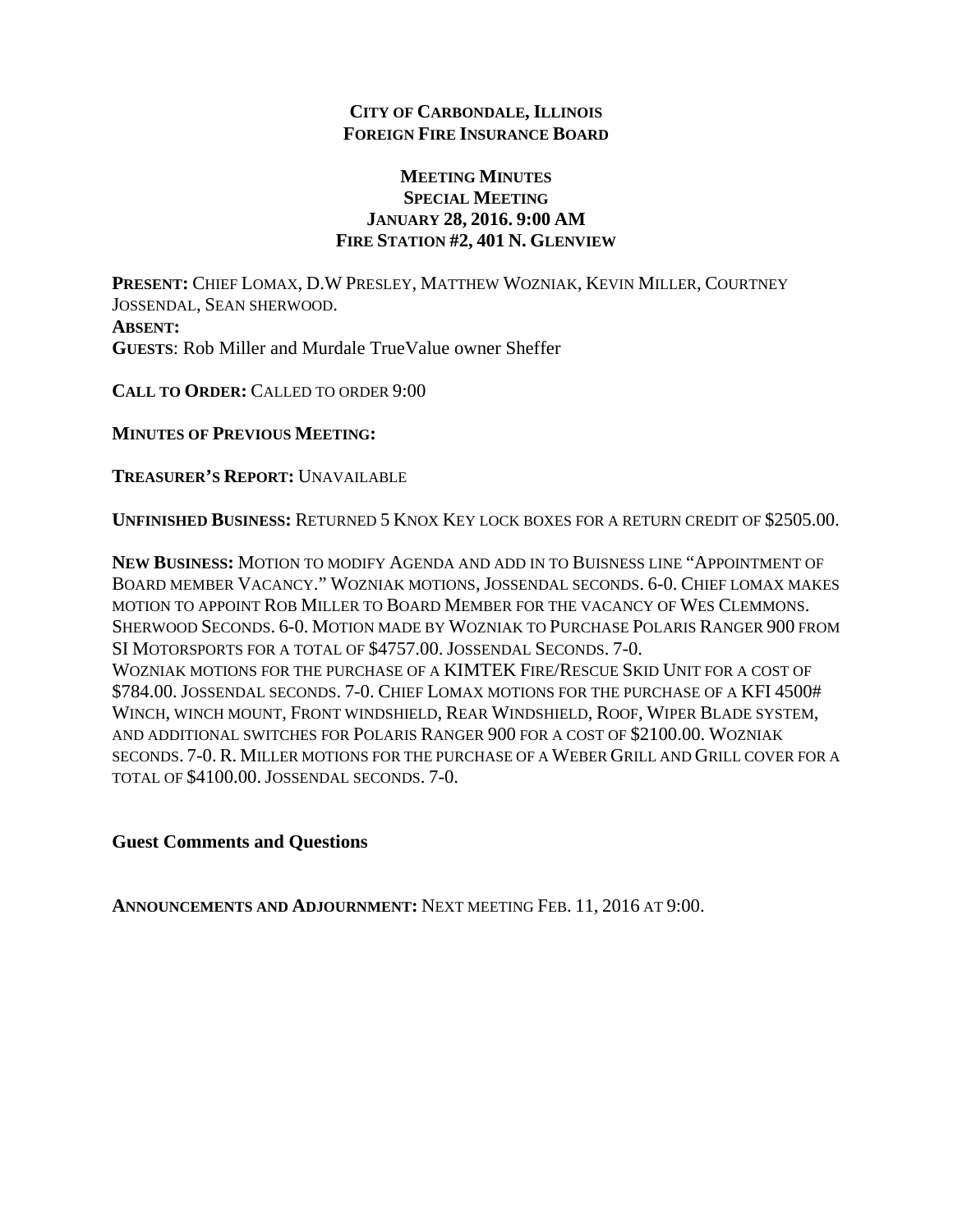# **MEETING MINUTES 9:00 AM, FEBRUARY 11, 2016 FIRE STATION #2, 401 N. GLENVIEW**

**PRESENT:** CHIEF LOMAX, K. MILLER, R. MILLER, SHERWOOD, WOZNIAK. **ABSENT:** DW Presley, Courtney Jossendal. **GUESTS**: None

**CALL TO ORDER:** CALL TO ORDER 9:03

**MINUTES OF PREVIOUS MEETING:** LOMAX MOTION TO APPROVE PREVIOUS MEETING MINUTES. SHERWOOD SECOND. (5-0)

**TREASURER'S REPORT:** CURRENT BALANCE OF \$34,942.70. \$17,620.23 OUTSTANDING EXPENDITURES. CURRENT AVAILABLE BALANCE \$17,322.47.

**UNFINISHED BUSINESS:** CHAIRS FOR STATION DINING TABLES HAVE NOT BEEN PURCHASED. LOMAX MOTION TO ADD ADDITIONAL \$1500.00, EQUALING A TOTAL OF \$3000.00 TO BE SPENT ON DINING CHAIRS. K. MILLER SECONDS. (5-0)

**NEW BUSINESS:** WOZNIAK MOTION TO APPOINT R. MILLER TO BOARD. LOMAX SECONDS. (5-0) HAVE NOT HEARD BACK ON STATUS OF NEW BYLAWS FROM PRESLEY. TREASURER AND PRESIDENT TERMS ARE UP. ELECTION TO BE POSTED.

PURCHASES: LOMAX MOTION \$100 TO SPEND ON ACCESSORIES FOR GRILL. K. MILLER SECONDS. (5-0) WOZNIAK MOTION \$200 FOR MISC. SHOWER CADY. LOMAX SECONDS. (5-0) LOMAX MOTION \$400 FOR TABLE TOP EPOXY. K. MILLER SECONDS. (5-0) LOMAX MOTIONS TO SPEND ADDITIONAL \$3500.00 TO ADD TO MEDIACOM ACCOUNT TO COVER REOCCURRING BILLS THROUGH DECEMBER 2016. WOZNIAK SECONDS. (5-0)

# **Guest Comments and Questions**

**ANNOUNCEMENTS AND ADJOURNMENT:** LOMAX MOTION TO ADJOURN MEETING. SHERWOOD SECONDS. (5-0) NEXT MEETING APRIL 14, 2016.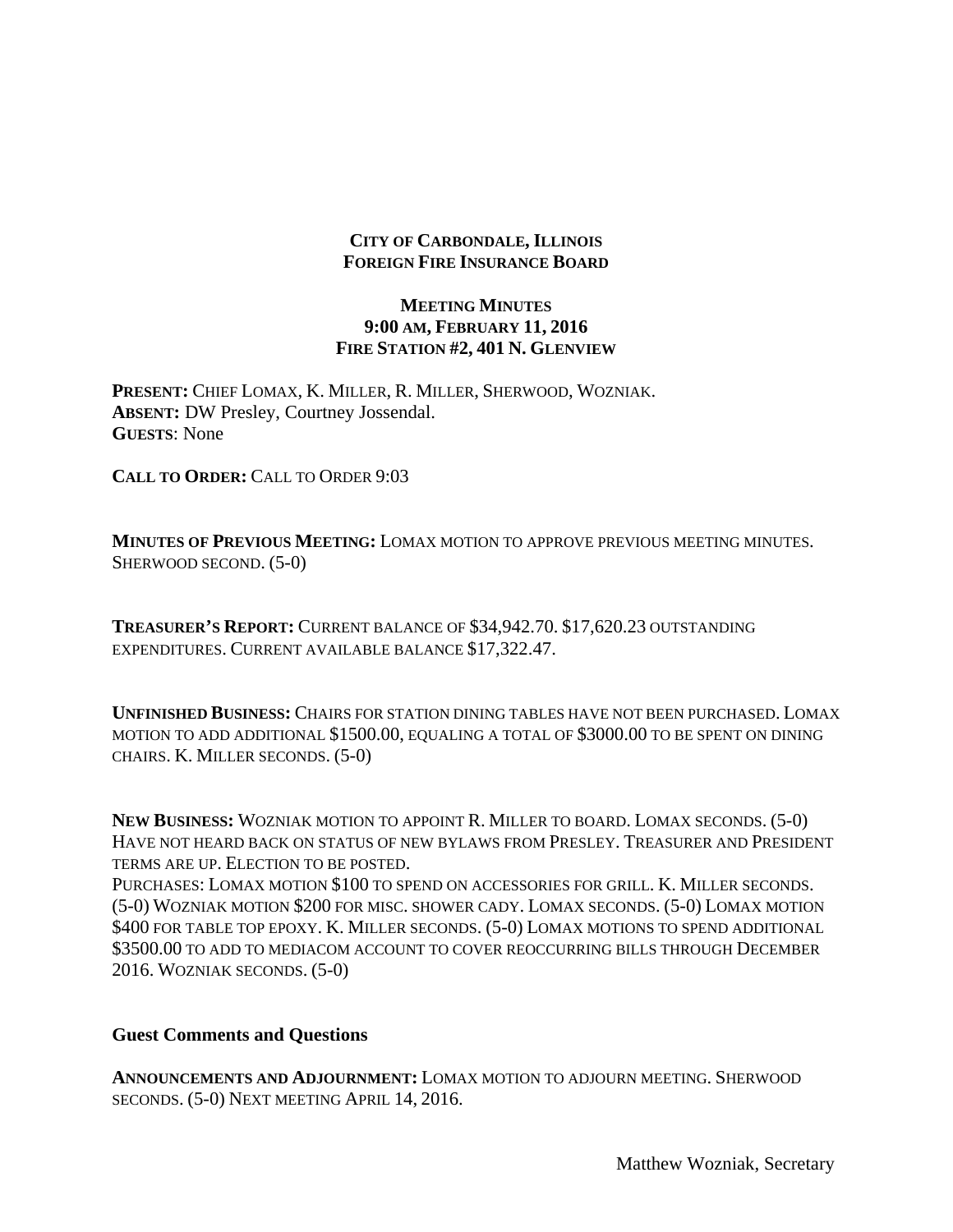# **CITY OF CARBONDALE FIRE FIGHTER'S PENSION BOARD**

# **MEETING MINUTES 9:00 A.M., OCTOBER 27, 2015 FIRE STATION 2**

# **CALL TO ORDER AND ROLL CALL**

Ted Lomax called the meeting to order at 9:00 a.m. with the following members of the Board present/absent: PRESENT: Ted Lomax, President; Mike Hertz, Secretary; Harry Threlkeld, Fire Fighter Retiree Representative; Don Ursini, City Treasurer; Deborah McCoy ABSENT: None GUESTS: Patrick Donnelly and Thomas McShane, Graystone Consulting Also present were City Senior Accountant Becky Applegate and Fire Department Administrative Secretary/Recorder Kathy Haldeman.

Patrick Donnelly and Thomas McShane of Graystone Consulting presented the Investment Review for period ending September 30, 2015. Board members discussed the NCPERS Code of Conduct form. Great Lakes Advisories has signed the Code. Mr. Donnelly will check with all investment managers to see if they have signed the Code of Conduct and will bring that information back to the next meeting.

Board members discussed investing a portion of the fund's investments in a local bank. Mr. Donnelly will bring back language regarding an Investment Policy amendment regarding this matter.

Patrick Donnelly and Thomas McShane exited the meeting at 9:50 a.m.

# **MINUTES OF PREVIOUS MEETING**

Motion made by Mike Hertz to approve minutes of the July 28, 2015 meeting. Motion seconded by Harry Threlkeld. VOICE VOTE: AYES: Ted Lomax, Mike Hertz, Harry Threlkeld, Don Ursini, and Deborah McCoy. NAYS: None. Motion declared carried.

# **TREASURER'S REPORT**

Don Ursini and Becky Applegate presented the Treasurer's Report and Market Value Comparison for period ending September 30, 2015. Investments showed a decrease of \$942,164 since June's statement. No real estate tax monies have been received for 2015 therefore cash draws have been made to cover payroll expenses. Ms. Applegate stated that Probationary Firefighter Aaron Alcaraz requested his contributions in the amount of \$3,944.62 and those monies were paid out in May, 2015. Firefighter Patrick Walls' contributions remain in the pension fund as no request for those monies has been made. Motion made by Mike Hertz to accept the Treasurer's Report as presented and approve expenses totaling \$403,234.91, of which \$384,287.91 was payroll. Motion seconded by Harry Threlkeld. VOICE VOTE: AYES: Ted Lomax, Mike Hertz, Harry Threlkeld, Don Ursini, and Deborah McCoy. NAYS: None. Motion declared carried. See attached Expense Report for details.

### **UNFINISHED BUSINESS** None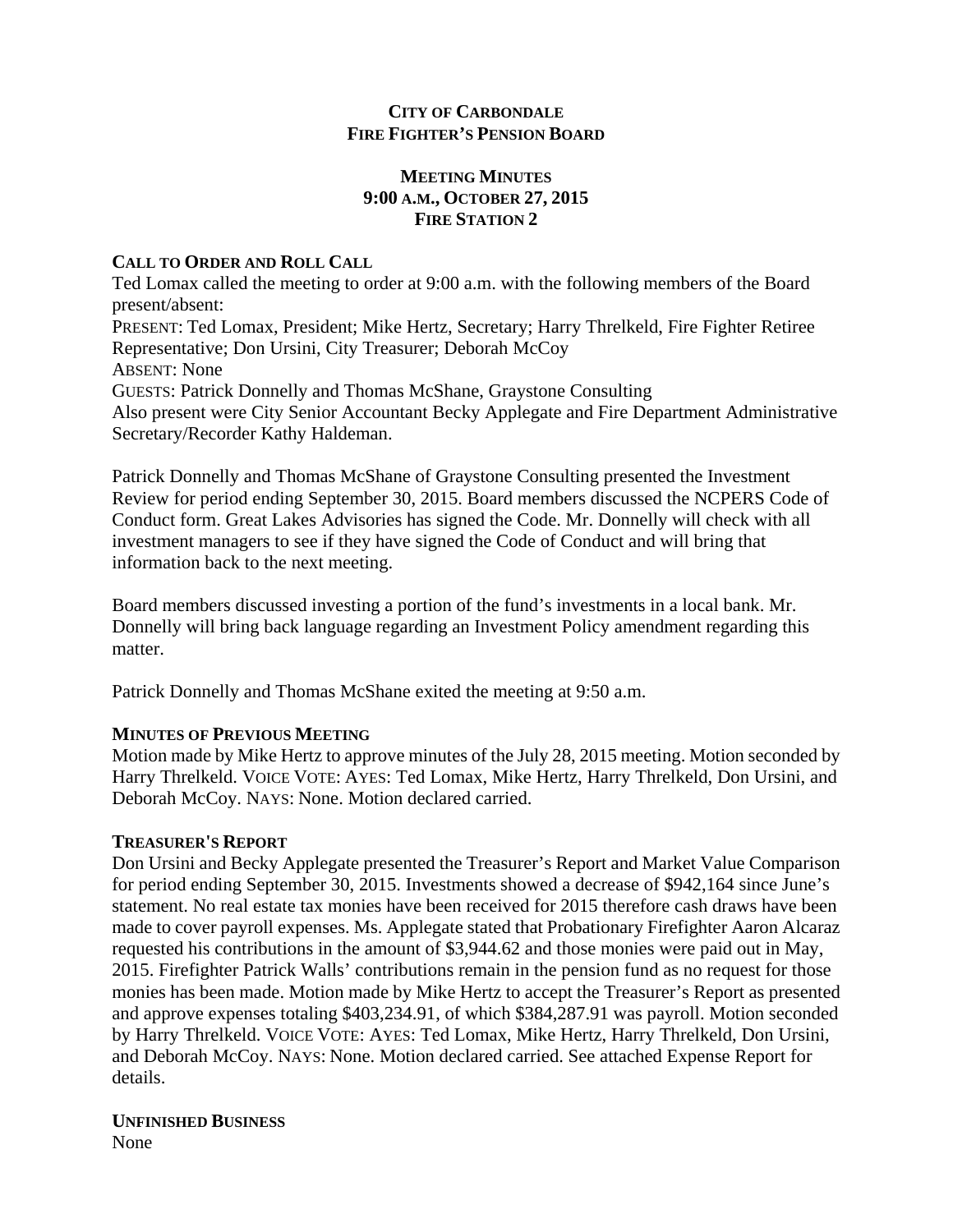# **NEW BUSINESS**

Board members reviewed the Investment Policy. No changes were made during this annual review. Motion made by Mike Hertz to approve the Investment Policy Statement. Motion seconded by Deborah McCoy. VOICE VOTE: AYES: Ted Lomax, Mike Hertz, Harry Threlkeld, Don Ursini, and Deborah McCoy. NAYS: None. Motion declared carried.

Mike Hertz presented an Application for Membership from Probationary Firegfighter Zachary Brown. Firefighter Brown began his employment with the fire department August 17, 2015. Motion made by Harry Threlkeld to accept the Application for Membership for Firefighter Zachary Brown. Motion seconded by Mike Hertz. VOICE VOTE: AYES: Ted Lomax, Mike Hertz, Harry Threlkeld, Don Ursini, and Deborah McCoy. NAYS: None. Motion declared carried.

Kathy Haldeman presented the 2016 Board Meeting Schedule. Motion made by Deborah McCoy to approve the 2016 Board Meeting Schedule. Motion seconded by Mike Hertz. VOICE VOTE: AYES: Ted Lomax, Mike Hertz, Harry Threlkeld, Don Ursini, and Deborah McCoy. NAYS: None. Motion declared carried.

Mike Hertz presented the annual invoice for NCPERS. Motion made by Don Ursini to pay NCPERS in the amount of \$250. Motion seconded by Mike Hertz. ROLL CALL VOTE: Ted Lomax – AYE, Mike Hertz – AYE, Harry Threlkeld – AYE, Don Ursini – AYE, Deborah McCoy – AYE. AYES: Five; NAYS: None. Motion declared carried.

Board members Ted Lomax, Mike Hertz, Harry Threlkeld and Deborah McCoy as well as Recorder Kathy Haldeman attended the annual AFFI Seminar October 19 – 20, 2015 in Springfield, IL. This training meets the required sixteen annual training hours as required of each board member. Board member Don Ursini stated he attended an IDOR meeting and is scheduled to attend the IPPFA 8-hour training at John A. Logan College in October, 2015. Mr. Ursini will submit training records to Secretary Mike Hertz.

# **ANNOUNCEMENTS AND ADJOURNMENT**

Motion made by Mike Hertz to adjourn at 10:15 a.m. Motion seconded by Don Ursini. VOICE VOTE: AYES: Ted Lomax, Mike Hertz, Harry Threlkeld, Don Ursini, and Deborah McCoy. NAYS: None. Motion declared carried.

The next meeting is scheduled for January 26, 2016 at 9:00 a.m.

Mike Hertz, Secretary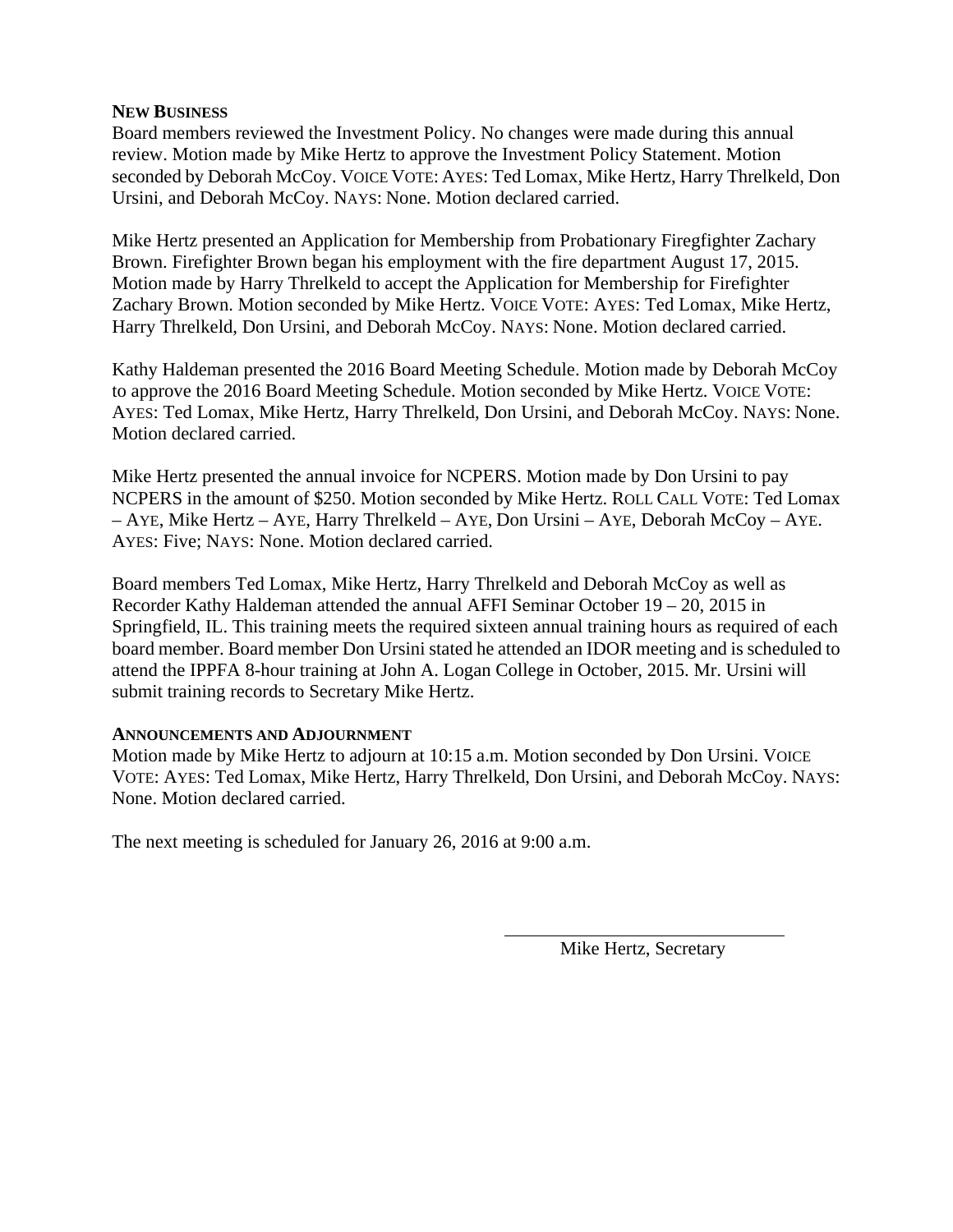

The Carbondale Liquor Advisory Board held a meeting on Thursday, March 3, 2016, in Room 103 of the Carbondale Civic Center, 200 South Illinois Avenue. Chairman Mark Robinson called the meeting to order at 5:30 p.m. with the following-named members of the Board present/absent:

### **1. Roll Call**

Present: David Cisco, Tasis Karayiannis, Donald Monty, and Mark Robinson

Absent: John Mills and Steve Payne (Two Student Positions Vacant)

A quorum was available to take action on the agenda items. City Staff present for the meeting included City Clerk Jennifer Sorrell, Fire Inspector Tom Manis, and Police Lieutenant Matt Dunning.

### **2. Approval of Minutes**

D. Monty moved, T. Karayiannis seconded, to approve the minutes from February 11, 2016. All voted aye. Motion declared carried.

### **3. Application for a Class J Liquor License (All alcoholic liquor for consumption on premises - not for profit public arts venue) for Carbondale Community Arts Inc. at 304 West Walnut Street**

Executive Director Jessica Lynn was present to respond to Board inquiries. She remarked on the programming, events, and exhibits currently available, as well as the construction underway for the media gallery which will host films, small-scale theatrical performances, and installations. The Board requested clarification of the response to question four as it relates to the construction of a terrace, which terrace will replace a parking area. Ms. Lynn indicated that an agreement to share parking spaces between CCA and First Christian Church is underway, while the spaces which are currently owned by CCA will become a terrace in the future. It was noted that the "by-thedrink" option which was selected on the application is reserved for Class H1 licenses only. Additionally, there was discussion about whether the licensee could provide alcohol at no cost during events and the distinction between free alcohol versus alcohol included with the cost of a ticket. MOTION: D. Monty moved, D. Cisco seconded, to recommend approval of the application for a Class J liquor license for Carbondale Community Arts, Inc. at 304 West Walnut Street, contingent upon receipt of all outstanding items. All voted aye. Motion declared carried.

#### **4. Liquor Advisory Board Comments**

#### Next meeting April 7, 2016

There was discussion about an article in the Daily Egyptian which referenced legislation before the Illinois Senate which would allow the sale of alcohol at events deemed to be public events and not student-related activities. There followed conjecture about the motive for said bill.

#### **5. Citizens' Comments**

None.